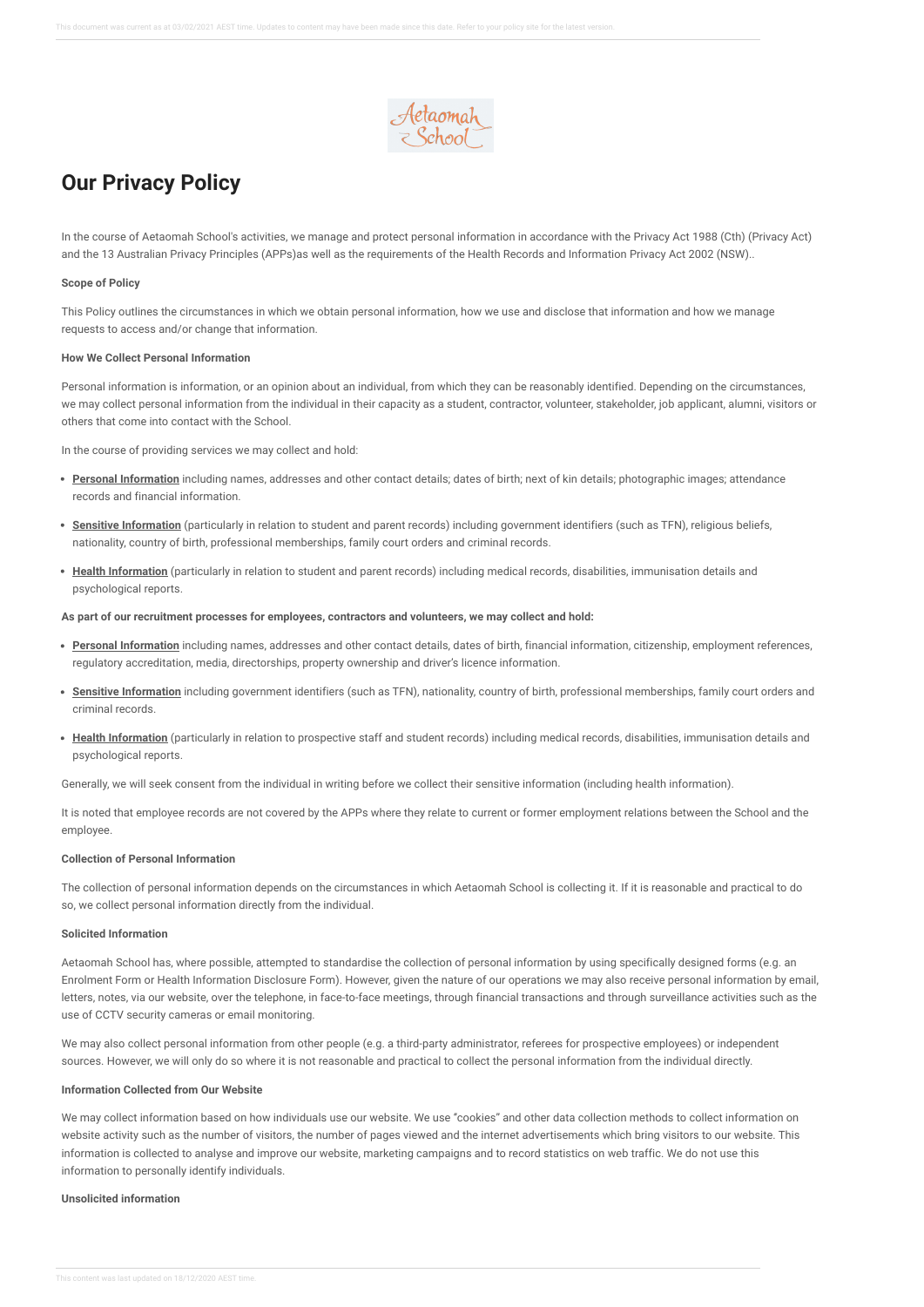Aetaomah School may be provided with personal information without having sought it through our normal means of collection. This is known as "unsolicited information" and is often collected by:

- misdirected postal mail letters, notes, documents
- misdirected electronic mail emails, electronic messages
- employment applications sent to us that are not in response to an advertised vacancy
- additional information provided to us which was not requested.

Unsolicited information obtained by Aetaomah School will only be held, used and or disclosed if it is considered as personal information that could have been collected by normal means. If that unsolicited information could not have been collected by normal means then we will destroy, permanently delete or de-identify the personal information as appropriate.

## **Collection and Use of Sensitive Information**

We only collect sensitive information if it is:

- reasonably necessary for one or more of these functions or activities, and we have the individual's consent
- necessary to lessen or prevent a serious threat to life, health or safety
- another permitted general situation
- another permitted health situation.

We may share sensitive information to other entities in our organisation structure, but only if necessary, for us to provide our products or services.

## **How do we use personal information?**

Aetaomah School only uses personal information that is reasonably necessary for one or more of our functions or activities (the primary purpose) or for a related secondary purpose that would be reasonably expected by you, or for an activity or purpose to which you have consented.

Our primary uses of personal information include, but are not limited to:

- providing education, pastoral care, extra-curricular and health services
- satisfying our legal obligations including our duty of care and child protection obligations
- keeping parents informed as to School community matters through correspondence, newsletters and magazines
- marketing, promotional and fundraising activities
- supporting the activities of School associations
- supporting the activities of the School
- supporting community based causes and activities, charities and other causes in connection with the School's functions or activities
- helping us to improve our day-to-day operations including training our staff
- systems development, developing new programs and services, undertaking planning, research and statistical analysis
- School administration including for insurance purposes
- the employment of staff
- the engagement of volunteers.

We will only use or disclose sensitive or health information for a secondary purpose if you would reasonably expect us to use or disclose the information and the secondary purpose is directly related to the primary purpose.

We may share personal information to related bodies corporate, but only if necessary, for us to provide our services.

The School may disclose information about an individual to overseas recipients only when it is necessary, for example to facilitate a student exchange program. The School will not however send information about an individual outside of Australia without their consent.

#### **Storage and Security of Personal Information**

Aetaomah School stores Personal Information in a variety of formats including, but not limited to:

- databases
- hard copy files
- personal devices, including laptop computers
- third party storage providers such as cloud storage facilities
- paper based files.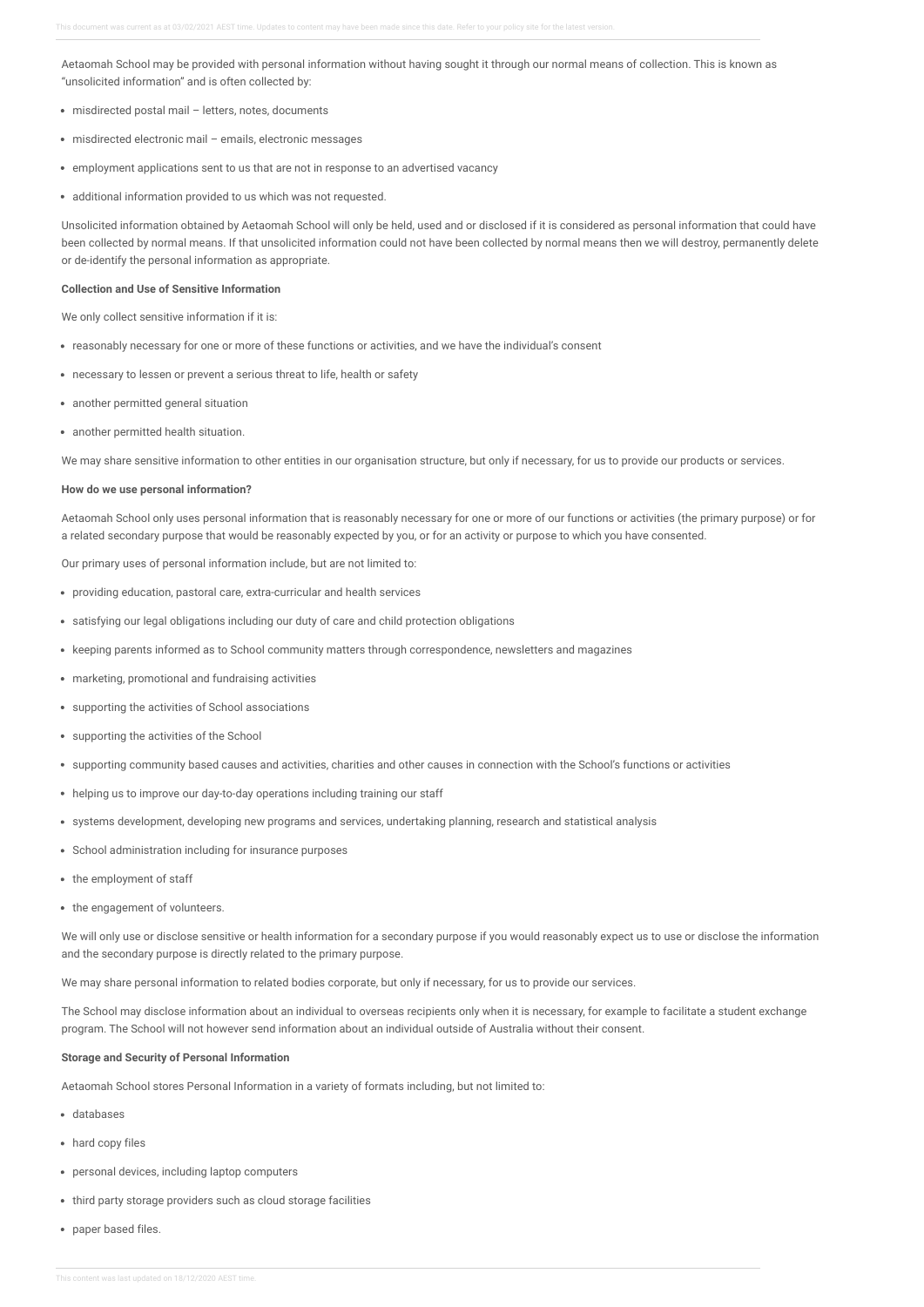Aetaomah School takes all reasonable steps to protect the personal information we hold from misuse, loss, unauthorised access, modification or disclosure.

These steps include, but are not limited to:

- restricting access and user privilege of information by staff depending on their role and responsibilities
- ensuring staff do not share personal passwords
- ensuring hard copy files are stored in lockable filing cabinets in lockable rooms. staff access is subject to user privilege
- ensuring access to Aetaomah School's premises is secured at all times.
- implementing physical security measures around the School buildings and grounds to prevent break-ins
- ensuring our it and cyber security systems, policies and procedures are implemented and up to date
- ensuring staff comply with internal policies and procedures when handling the information
- undertaking due diligence with respect to third party service providers who may have access to personal information, including customer identification providers and cloud service providers, to ensure as far as practicable that they are compliant with the apps or a similar privacy regime
- the destruction, deletion or de-identification of personal information we hold that is no longer needed or required to be retained by any other laws.

Our public website may contain links to other third-party websites outside of Aetaomah School.

Aetaomah School is not responsible for the information stored, accessed, used or disclosed on such websites and we cannot comment on their privacy policies.

#### **Responding to Data Breaches**

Aetaomah School will take appropriate, prompt action if we have reasonable grounds to believe that a data breach may have or is suspected to have occurred. Depending on the type of data breach, this may include a review of our internal security procedures, taking remedial internal action, notifying affected individuals and the Office of the Australian Information Commissioner (OAIC). For more information refer to [Notifiable](https://aetaomah.policyconnect.com.au/module/48/page/c952656f-e9e6-40f2-87a6-581f0a4696de.md) Data Breaches.

If we are unable to notify individuals, we will publish a statement on our website and take reasonable steps to publicise the contents of this statement.

## **Disclosure of Personal Information**

Personal information is used for the purposes for which it was given to Aetaomah School, or for purposes which are directly related to one or more of our functions or activities.

Personal information may be disclosed to government agencies, other parents, other schools, recipients of School publications, visiting teachers, counsellors and coaches, our services providers, agents, contractors, business partners, related entities and other recipients from time to time, if the individual:

- has given consent; or
- would reasonably expect the personal information to be disclosed in that manner.

Aetaomah School may disclose personal information without consent or in a manner which an individual would reasonably expect if:

- we are required to do so by law
- the disclosure will lessen or prevent a serious threat to the life, health or safety of an individual or to public safety
- another permitted general situation applies
- disclosure is reasonably necessary for a law enforcement related activity
- another permitted health situation exists.

#### **Disclosure of Personal Information to Overseas Recipients**

Personal information about an individual may be disclosed to an overseas organisation in the course of providing our services, for example when storing information with a "cloud service provider" which stores data outside of Australia.

We will however take all reasonable steps not to disclose an individual's personal information to overseas recipients unless:

- we have the individual's consent (which may be implied)
- we have satisfied ourselves that the overseas recipient is compliant with the APPs, or a similar privacy regime
- we form the opinion that the disclosure will lessen or prevent a serious threat to the life, health or safety of an individual or to public safety
- we are taking appropriate action in relation to suspected unlawful activity or serious misconduct.

## **Personal Information of Students**

The Privacy Act does not differentiate between adults and children and does not specify an age after which individuals can make their own decisions with respect to their personal information.